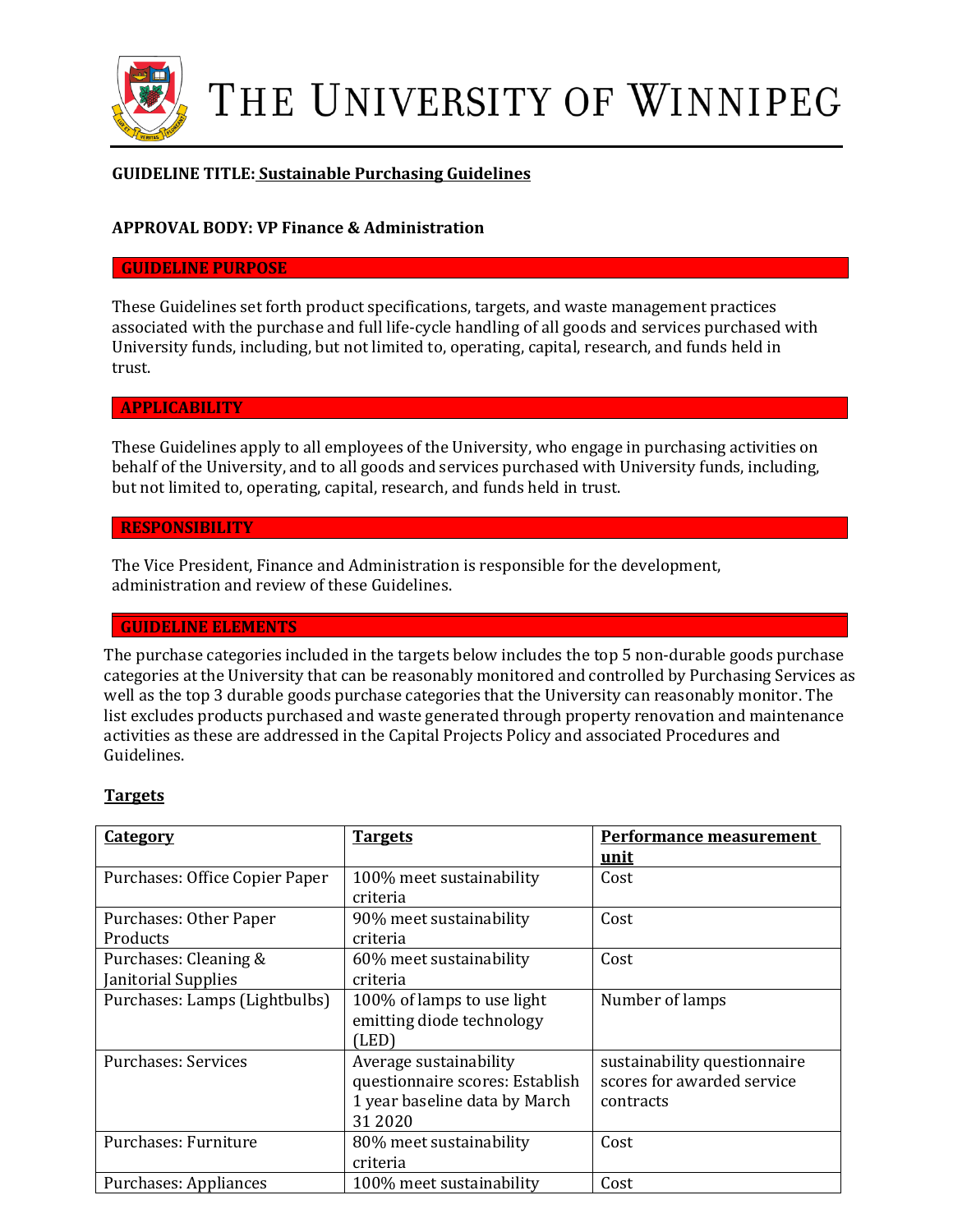

|                         | criteria                   |      |
|-------------------------|----------------------------|------|
| Purchases: IT Equipment | 95% meet sustainability    | Cost |
|                         | criteria                   |      |
| Purchases: All goods    | % that meet sustainability | Cost |
|                         | criteria: Establish 1 year |      |
|                         | baseline data by March 31  |      |
|                         | 2020                       |      |

#### **Purchasing Specifications**

In order to contribute to achieving the targets outlined above, purchases shall meet the following criteria:

# **Office Copier Paper:**

- Must contain 100% post-consumer recycled content
- Chlorine free
- Must be certified by the Forest Stewardship Council

# **Other Office Paper (business cards, letterhead paper, envelopes, etc.):**

- Must contain 100% post-consumer recycled content
- Chlorine free
- Must be certified by the Forest Stewardship Council

#### **Cleaning & Janitorial Products**

Must comply with sustainability criteria outlined in the University's Green Cleaning Guidelines.

#### **Lamps (lightbulbs)**

 Purchased lamps shall Use light emitting diode technology (LED). The rated life the lamp will be 10,000 hours or greater and have a colour rendering index (CRI) of 80 or greater.

#### **Furniture**

- Must be either GREENGUARD or SCS Indoor Advantage certified. For types of furniture not certified under these programs, they should meet the following criteria to be considered as contributing towards achievement of Targets:
	- o Wood products shall be certified by the Forest Stewardship Council
	- o Foam cushioning shall be manufactured without the use of HCFCs.
	- o Adhesives used on construction/assembly, including fiberboard binders must be formaldehyde-free.
	- o Furniture glues and adhesives must be low VOC or VOC free (water-based adhesives)
		- Vendor shall supply Material Safety Data Sheets for all adhesives used in manufacturing process
		- **Products must have been tested, following ANSI/BIFMA Standard Method** M7.1–2011, and must comply with ANSI/BIFMA e3-2011 Furniture Sustainability Standard, Sections 7.6.1 (valued at 50% cost) or 7.6.2 (valued at 100% cost)
	- o Metal component must be powder coated
	- $\circ$  Metal components must contain minimum average 30% recycled content
	- o Plastic component must contain post-consumer recycled content
	- o Fabric options must include biodegradable or recycled content
	- o Lighting components shall be equipped with energy efficient lighting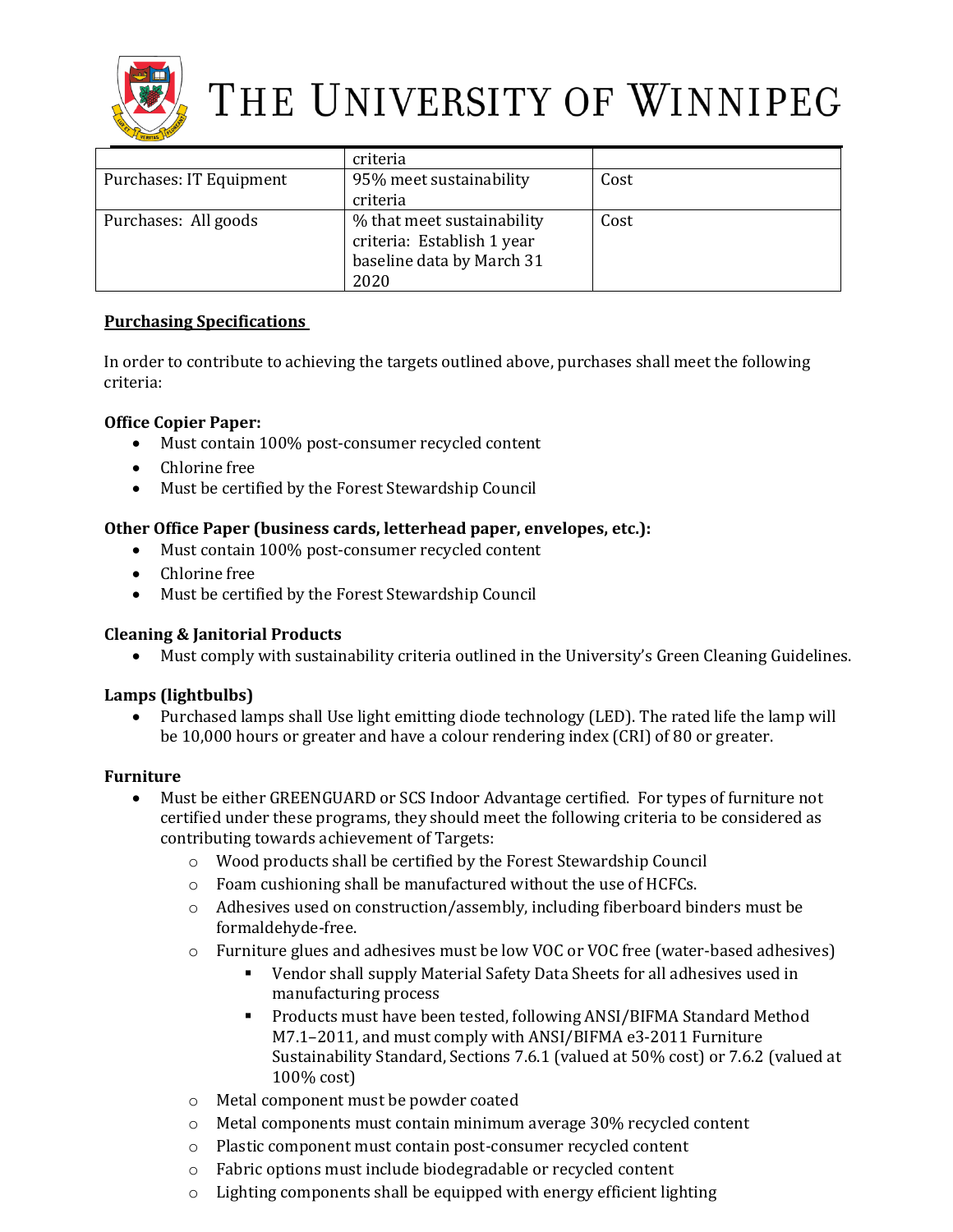

- o Furniture must be durable, easy to maintain and easy to disassemble and recycle
- $\circ$  Bio-based materials. Bio-based products must meet the Sustainable Agriculture Network's Sustainable Agriculture Standard. Bio-based raw materials must be tested using ASTM Test Method D6866 and be legally harvested, as defined by the exporting and receiving country. Excludes hide products, such as leather and other animal skin material.

#### **Appliances & IT Equipment**

- All products shall meet EPEAT Gold level certification
- If a product cannot be EPEAT rated, it should have ENERGY STAR rating.

#### **Product Specific Criteria**

The list below provides additional guidelines for things to look for when purchasing specific items with University funds.

Office and Deskware (Paper and Pen products):

- Note that when you purchase office supplies online from your OfficeMax University of Winnipeg Account, more sustainable options appear first.
- Paper containing 100% post-consumer waste and be Forest Stewardship Council certified
- Soy, vegetable, or water based inks
- Portfolio covers made of >50% recycled plastic
- Pens with a body made of bio-plastic or 100% post-consumer waste paper or recycled plastic
- Did you know: UWinnipeg purchases 100% post-consumer recycled paper?

#### Hand Soap:

- Avoid antimicrobial agents
- EcoLogo or Grean Seal certified

#### Clothing:

- Provide the University's code of conduct to bidders for review and signature confirming compliance with WRC standards.
- Certified organic natural fibres (wool, cotton, linen); OR highly renewable fibres (bamboo, hemp); OR low-impact recycled synthetic fibres (polyester)
- Manufactured using non-toxic or reduced toxicity fiber processes, treatments and dyes
- Garments can be easily laundered and thoroughly cleaned in cool water using environmentally friendly detergents and bleaches
- Design and color choices aimed at longevity rather than planned obsolescence

Plastic Drinkware (Travel mugs, sports bottles):

 BPA free, Polyvinl chloride (PVC) free, and made from at least 15% recycled content Packaging made up of 100% post-consumer waste materials

Miscellaneous:

- Cloth bags and totes made from certified organic cotton, highly renewable fibers (eg. Hemp, bamboo), and/or recycled synthetic fibres
- Lanyards made from recycled cotton or 100% recycled plastic
- Metal based promotional products must be lead free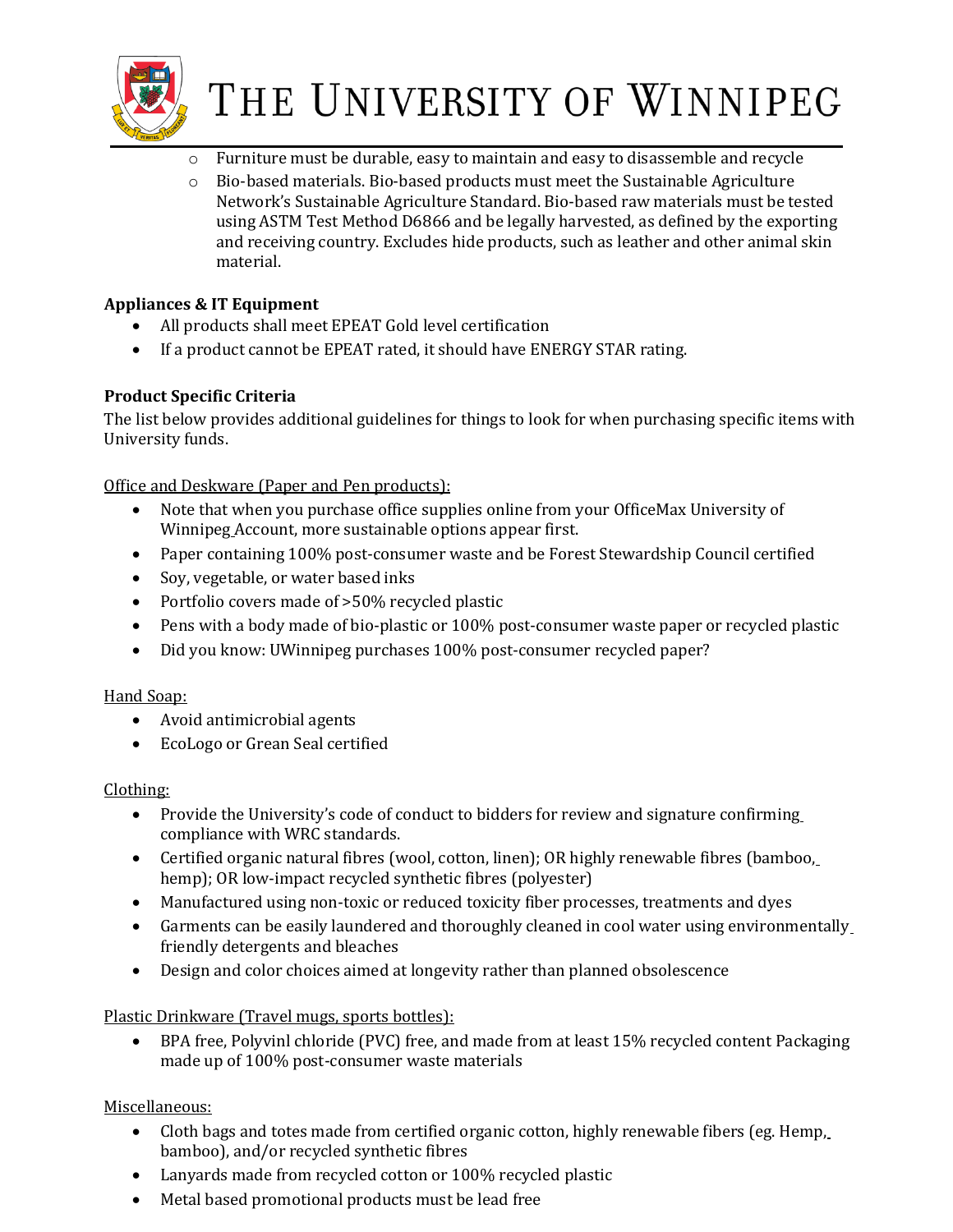

 Electronics (flashlights, tire pressure gauges, calculators, radio) should contain no batteries, using solar or crank power; should contain LED light bulbs

Gifts and recognition (plaques and magnets):

- Wood parts should be bamboo or sustainable wood products (FSC Certified)
- Paper magnets should be 100% post-consumer waste fibers
- Frames, plaques, etc should be lead free and use recycled glass as possible

# Coffee and Tea:

- Shade grown
- Certified organic
- Fair Trade certified or Direct Trade
- Rainforest Alliance

# **Other Products**

Other products should be certified under one of the following programs:

- EnergyStar: An energy efficiency rating, largely for **electronic appliances**, that is based on thresholds below the minimum standards for energy efficiency set by the US EPA.
- WaterSense: An water efficiency rating, largely for **plumbing fixtures**, that is based on thresholds below the minimum standards for water efficiency set by the US EPA.
- Cradle to Cradle: Looks at holistic efficiency from the creation to the disposal of a product. It covers a range of items, including **carpeting and other indoor décor and building materials**.
- Green Seal: Aimed at protecting human health and reducing toxic pollution and waste. It covers a range of items, including **cleaning products**.
- Green Guard: Gives assurance that products designed for use in indoor spaces meet strict chemical emissions limits. It covers a range of items, including **furniture and building**
- Canadian Organic: Ensures that products are in line with the Candian government's Organic Standards. Covers **food products**.
- USDA Organic: Ensures that products are in line with the US government's National Organic Standards. Covers **food products**.
- Fair Trade: Assures the ethical treatment of producers. Covers **food products and clothing**.
- Rainforest Alliance: An agricultural standard that accounts for economic, social, and environmental sustainability. Covers **food products**.
- Forest Stewardship Council: A chain of custody certification that verifies that products are handled correctly at every stage of production. Covers **wood and paper.**
- EcoLogo: A lifecycle based environmental certification. Covers a range of items, including **office supplies and cleaning products**.
- EPEAT: Examines the environmental impact and efficiency of **electronics, especially computers**.
- Workers Rights Consortium: Certifies members (eg. the UWinnipeg Bookstore) and supplies third party auditing of labor rights compliance and working conditions in factories supplying members. Largely for **clothing.**
- Fair Labour Association: Certifies members and supplies third party auditing of labor rights compliance and working conditions in factories supplying members. Largely for **clothing.**